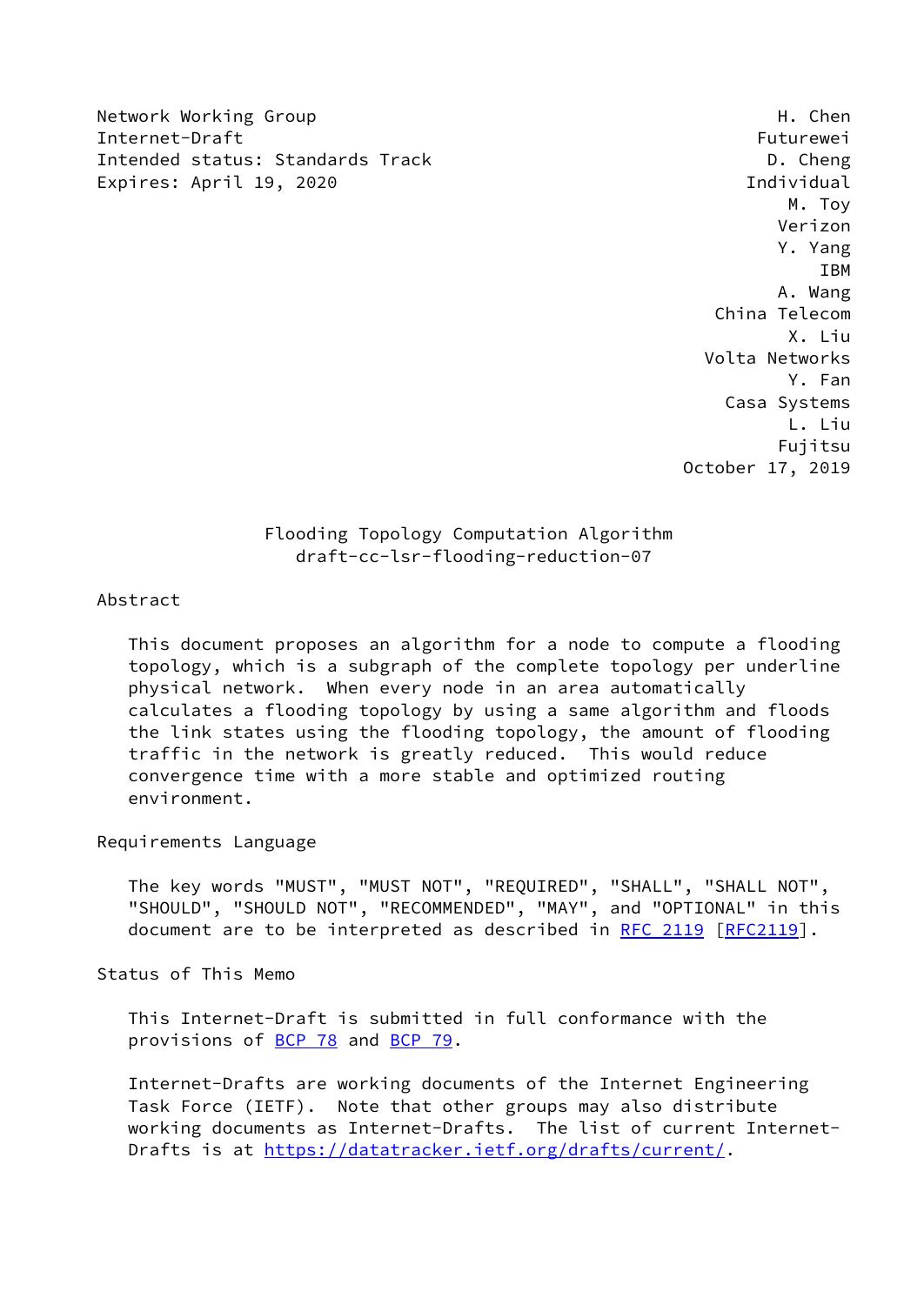<span id="page-1-1"></span>Internet-Draft FTC Algorithm October 2019

 Internet-Drafts are draft documents valid for a maximum of six months and may be updated, replaced, or obsoleted by other documents at any time. It is inappropriate to use Internet-Drafts as reference material or to cite them other than as "work in progress."

This Internet-Draft will expire on April 19, 2020.

Copyright Notice

 Copyright (c) 2019 IETF Trust and the persons identified as the document authors. All rights reserved.

This document is subject to [BCP 78](https://datatracker.ietf.org/doc/pdf/bcp78) and the IETF Trust's Legal Provisions Relating to IETF Documents [\(https://trustee.ietf.org/license-info](https://trustee.ietf.org/license-info)) in effect on the date of publication of this document. Please review these documents carefully, as they describe your rights and restrictions with respect to this document. Code Components extracted from this document must include Simplified BSD License text as described in Section 4.e of the Trust Legal Provisions and are provided without warranty as described in the Simplified BSD License.

Table of Contents

|                                                            | $\overline{2}$ |
|------------------------------------------------------------|----------------|
|                                                            | $\overline{3}$ |
| 3.                                                         | $\overline{3}$ |
| $3.1$ . Flooding Topology Construction                     | $\overline{3}$ |
| $\underline{4}$ . Algorithms to Compute Flooding Topology  | $\overline{4}$ |
| $4.1$ . Algorithm with Considering Degree                  | $\overline{5}$ |
| 4.2. Algorithm with Considering Others                     | $\overline{5}$ |
|                                                            | 6              |
| 6.                                                         | 6              |
|                                                            | 6              |
| 8.                                                         | $\mathbf{Z}$   |
| 8.1. Normative References                                  | $\mathbf{Z}$   |
| 8.2. Informative References                                | $\mathbf I$    |
| Appendix A. FT Computation Details through Example $\dots$ | $\overline{7}$ |
| Authors' Addresses                                         | 11             |
|                                                            |                |

<span id="page-1-0"></span>[1](#page-1-0). Introduction

For some networks such as dense Data Center (DC) networks, the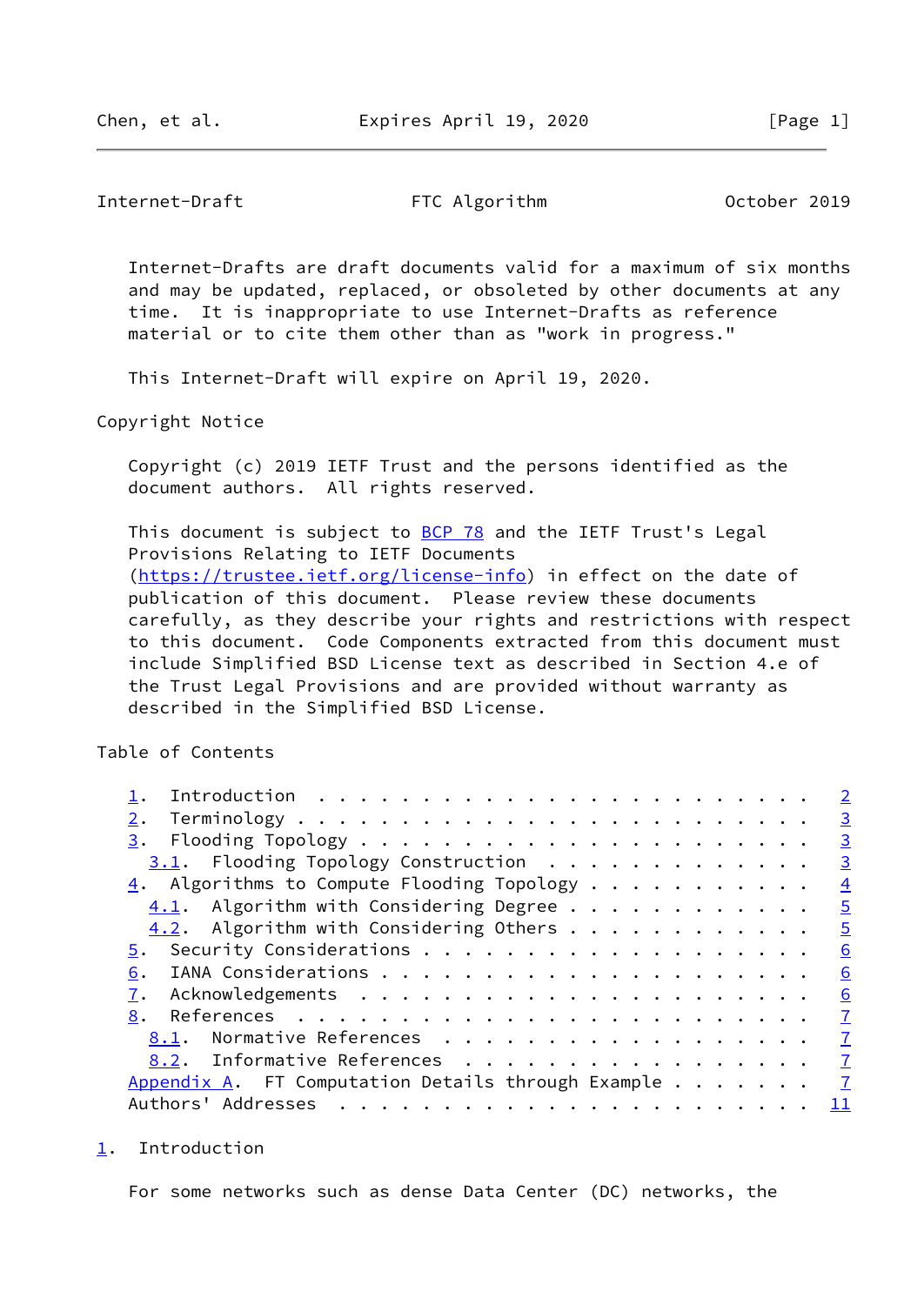existing Link State (LS) flooding mechanism is not efficient and may have some issues. The extra LS flooding consumes network bandwidth. Processing the extra LS flooding, including receiving, buffering and decoding the extra LSs, wastes memory space and processor time. This

Chen, et al. **Expires April 19, 2020** [Page 2]

<span id="page-2-1"></span>Internet-Draft FTC Algorithm Cotober 2019

 may cause scalability issues and affect the network convergence negatively.

 This document proposes an algorithm for a node to compute a flooding topology, which is a subgraph of the complete topology per underline physical network. When every node in an area automatically calculates a flooding topology by using a same algorithm and floods the link states using the flooding topology, the amount of flooding traffic in the network is greatly reduced. This would reduce convergence time with a more stable and optimized routing environment.

 There may be multiple algorithms for computing a flooding topology. Users can select one they prefer, and smoothly switch from one to another.

<span id="page-2-0"></span>[2](#page-2-0). Terminology

LSA: A Link State Advertisement in OSPF.

LSP: A Link State Protocol Data Unit (PDU) in IS-IS.

LS: A Link Sate, which is an LSA or LSP.

FT: Flooding Topology.

FTC: Flooding Topology Computation.

### <span id="page-2-2"></span>[3](#page-2-2). Flooding Topology

 For a given network topology, a flooding topology is a sub-graph or sub-network of the given network topology that has the same reachability to every node as the given network topology. Thus all the nodes in the given network topology MUST be in the flooding topology. All the nodes MUST be inter-connected directly or indirectly. As a result, LS flooding will in most cases occur only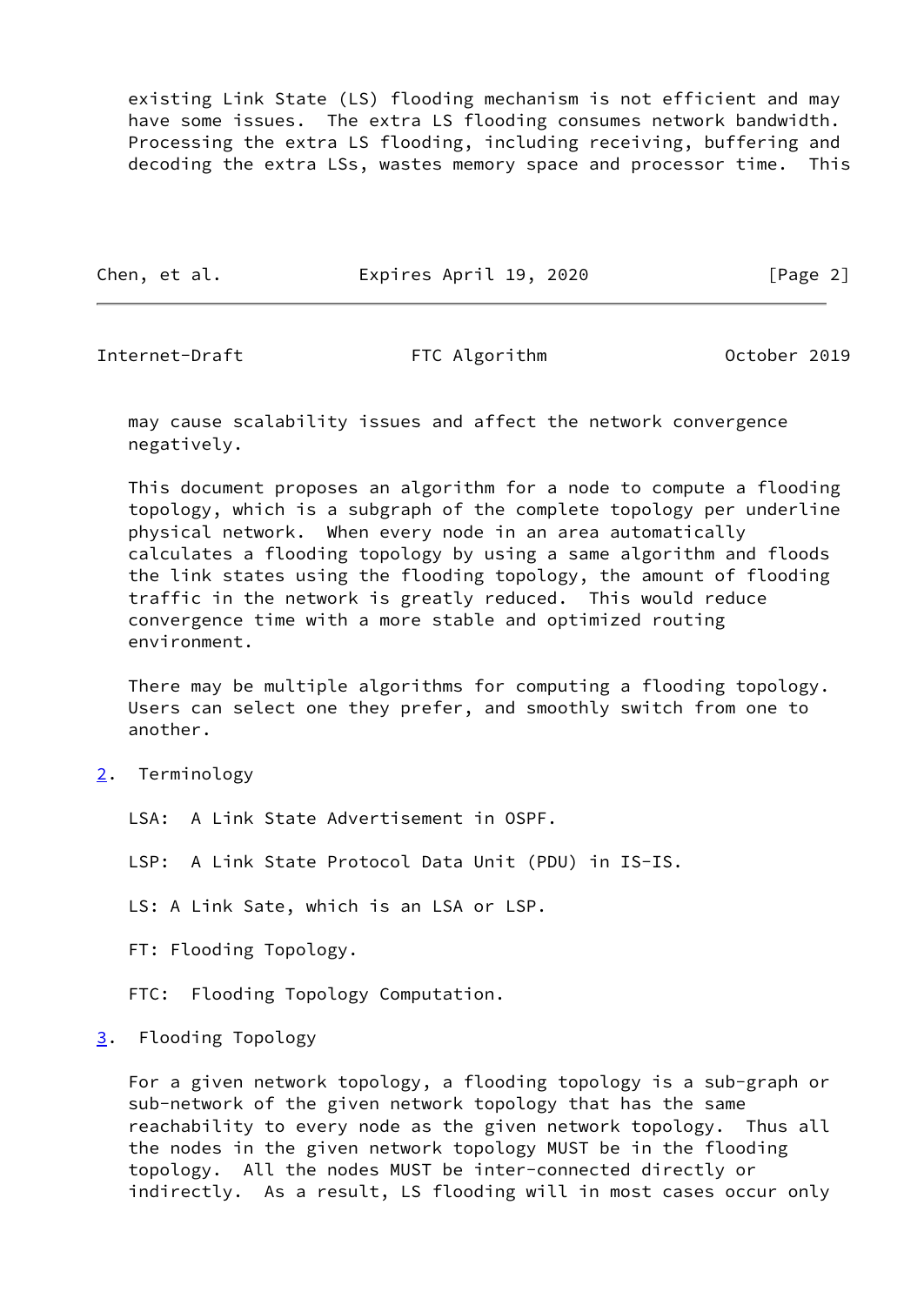on the flooding topology, that includes all nodes but a subset of links. Note even though the flooding topology is a sub-graph of the original topology, any single LS MUST still be disseminated in the entire network.

#### <span id="page-3-0"></span>[3.1](#page-3-0). Flooding Topology Construction

 Many different flooding topologies can be constructed for a given network topology. For example, a chain connecting all the nodes in the given network topology is a flooding topology. A circle connecting all the nodes is another flooding topology. A tree connecting all the nodes is a flooding topology. In addition, the

| Chen, et al. | Expires April 19, 2020 | [Page 3] |
|--------------|------------------------|----------|
|--------------|------------------------|----------|

<span id="page-3-1"></span>Internet-Draft FTC Algorithm October 2019

 tree plus the connections between some leaves of the tree and branch nodes of the tree is a flooding topology.

 The following parameters need to be considered for constructing a flooding topology:

- o Degree: The degree of the flooding topology is the maximum degree among the degrees of the nodes on the flooding topology. The degree of a node on the flooding topology is the number of connections on the flooding topology it has to other nodes.
- o Number of links: The number of links on the flooding topology is a key factor for reducing the amount of LS flooding. In general, the smaller the number of links, the less the amount of LS flooding.
- o Diameter: The diameter of the flooding topology is the shortest distance between the two most distant nodes on the flooding topology. It is a key factor for reducing the network convergence time. The smaller the diameter, the less the convergence time.
- o Redundancy: The redundancy of the flooding topology means a tolerance to the failures of some links and nodes on the flooding topology. If the flooding topology is split by some failures, it is not tolerant to these failures. In general, the larger the number of links on the flooding topology is, the more tolerant the flooding topology to failures.

Note that the flooding topology constructed by a node is dynamic in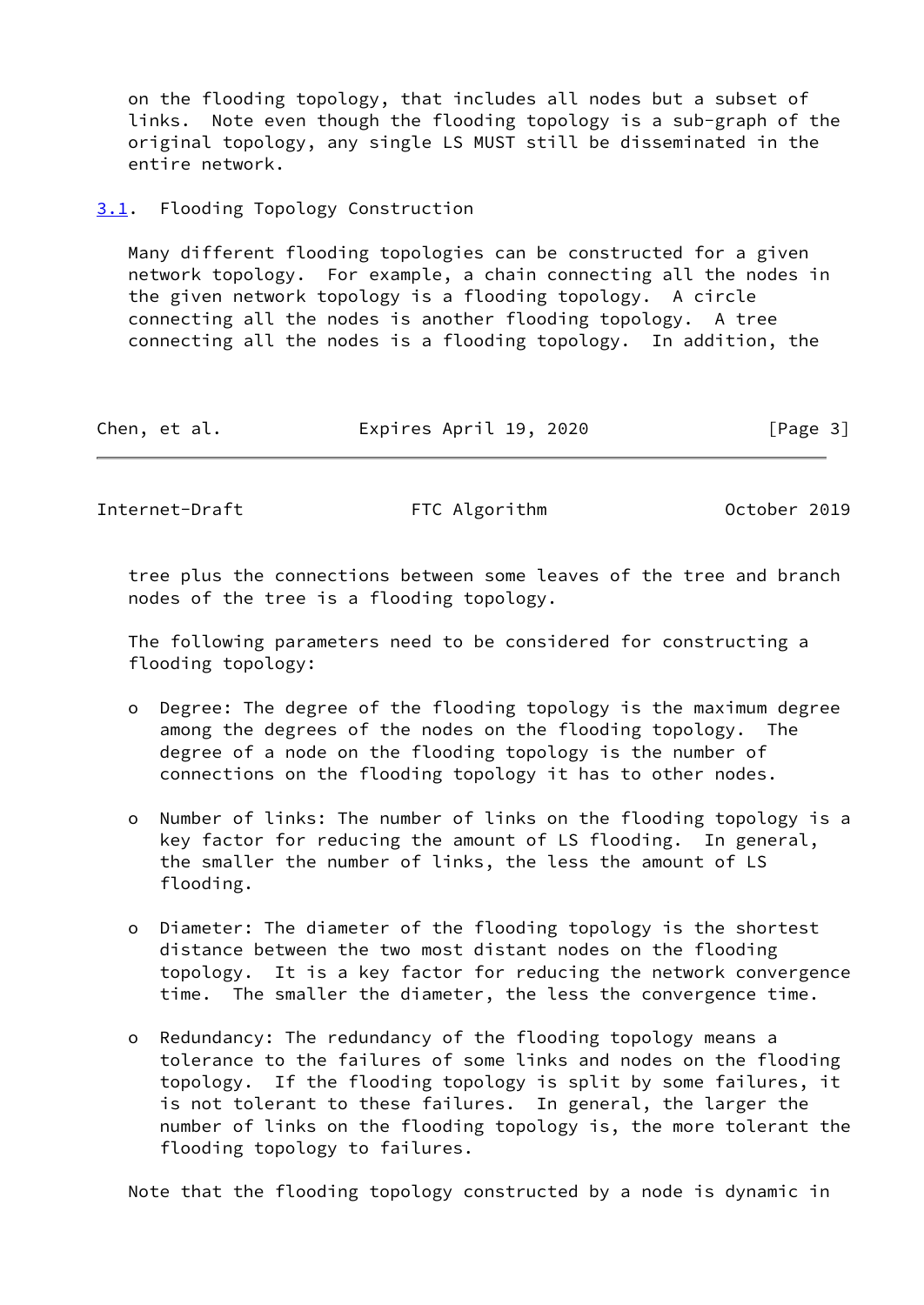nature, that means when the base topology (the entire topology graph) changes, the flooding topology (the sub-graph) MUST be re-computed/ re-constructed to ensure that any node that is reachable on the base topology MUST also be reachable on the flooding topology.

<span id="page-4-0"></span>[4](#page-4-0). Algorithms to Compute Flooding Topology

 There are many algorithms to compute a flooding topology. A simple and efficient one is briefed, which comprises:

- o Selecting a node R0 with the smallest node ID;
- o Building a tree using R0 as root in breadth first; and then
- o Connecting each node whose degree is one to another node to have a flooding topology.

Chen, et al. **Expires April 19, 2020** [Page 4]

<span id="page-4-2"></span>Internet-Draft FTC Algorithm October 2019

<span id="page-4-1"></span>[4.1](#page-4-1). Algorithm with Considering Degree

 The algorithm is described below. The detailed FT computation by the algorithm is illustrated in [Appendix A](#page-7-1) through an example.

 The algorithm starts from node R0 as root with a given maximum degree MaxD such as MaxD = 3, a candidate queue Cq =  $\{(R0, D = 0, P$ Hs =  $\{$  ${}_{3}$ ) }, and an empty flooding topology FT = { }. Cq contains one element (R0,  $D = 0$ , PHs = { }), where node R0 is the root,  $D = 0$ indicates that the Degree (D for short) of R0 is 0 (i.e., the number of links on the flooding topology connected to R0 is 0), PHs =  $\{ \}$ indicates that the Previous Hops (PHs for short) of R0 is empty.

 1. Finding and removing the first element with node A in Cq that is not on FT and one PH's D in PHs < MaxD.

If A is root R0, then add the element into FT

 otherwise (i.e., A != R0 with one PH's D in PHs < MaxD. Assume that PH is the first one in PHs whose D < MaxD), PH's D++, and add A with  $D = 1$  and PHs =  ${PH}$  into FT.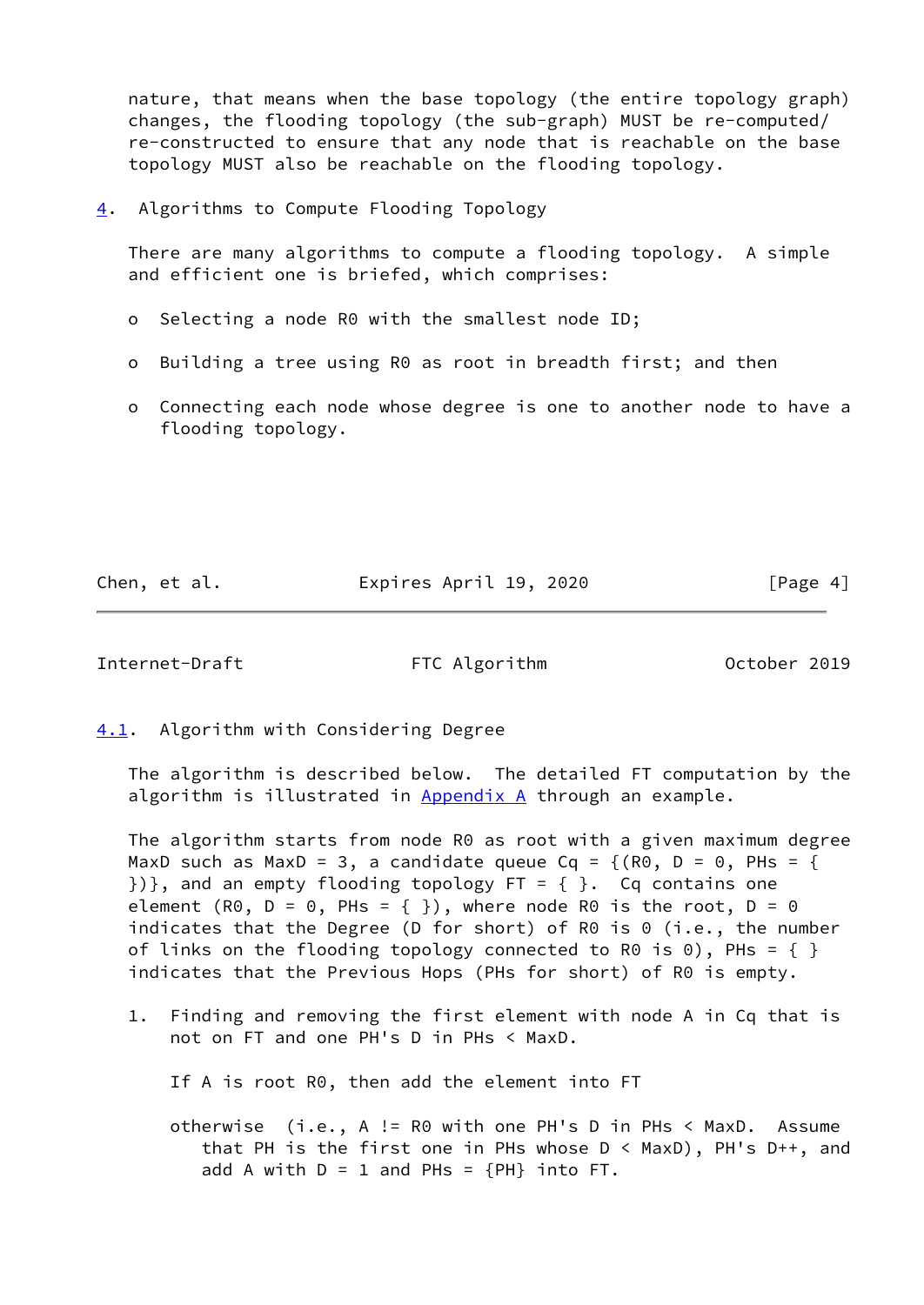Note: if there is no element in Cq satisfying the conditions, then algorithm may be restarted from  $R0$ , ++MaxD, Cq =  $\{(R0, D=0, PHs = \{\})\}, \quad FT = \{\}\};$ 

- 2. If all the nodes are on the FT, then goto step 4;
- 3. Suppose that node Xi (i = 1, 2, ..., n) is connected to node A and not on FT, and X1, X2,..., Xn are in an increasing order by their IDs (i.e.,  $X1's ID < X2's ID < ... < Xn's ID$ ). If Xi is not in Cq, then add it into the end of Cq with  $D = 0$  and PHs =  ${A}$ ; otherwise (i.e., Xi is in Cq), add A into the end of Xi's PHs; Goto step 1.
- 4. For each node B on FT whose D is one (from minimum to maximum node ID), find a link L attached to B such that L's remote node R has minimum D and ID, add link L between B and R into FT and increase B's D and R's D by one. Return FT.

<span id="page-5-0"></span>[4.2](#page-5-0). Algorithm with Considering Others

 There may be some constraints on some nodes in a network. For example, in a spine-and-leaf network, there may be a constraint on the degree of every leaf node on the flooding topology, which is that the degree of every leaf node is not greater than a given number ConMaxD such as ConMaxD = 2. For each of the other nodes such as the

| Chen, et al. | Expires April 19, 2020 | [Page 5] |
|--------------|------------------------|----------|
|              |                        |          |

<span id="page-5-1"></span>

| Internet-Draft | FTC Algorithm | October 2019 |
|----------------|---------------|--------------|
|----------------|---------------|--------------|

 spine nodes, there is no such constraint, that is that ConMaxD is a huge number for each of these nodes.

 Step 1 of the algorithm described above is updated below to consider this constraint. In addition to checking constraint PH's D < MaxD, step 1 checks another constraint PH's D < PH's ConMaxD.

 1. Finding and removing the first element with node A in Cq that is not on FT and one PH's D in PHs < MaxD and PH's D < PH's ConMaxD.

If A is root R0, then add the element into FT

 otherwise (i.e., A != R0 with one PH's D in PHs < MaxD and PH's D < PH's ConMaxD. Assume that PH is the first one in PHs whose D < MaxD and PH's D < PH's ConMaxD), PH's D++, and add A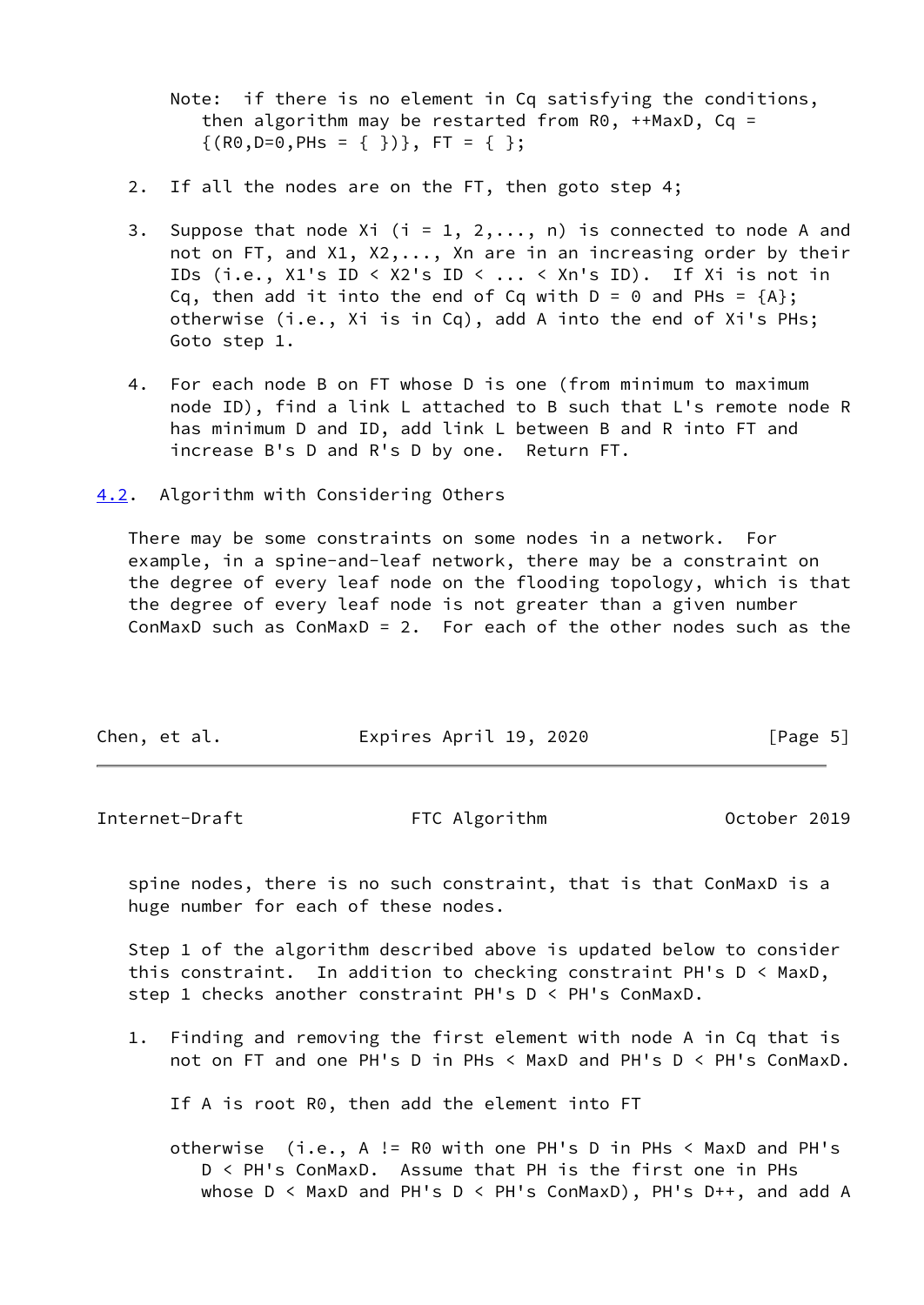with  $D = 1$  and PHs =  ${PH}$  into FT.

- Note: if there is no element with a node in Cq satisfying the conditions, then algorithm may be restarted from R0, ++MaxD,  $Cq = \{ (R0, D=0, P$ Hs =  $\{\})\}, FT = \{\}$
- <span id="page-6-0"></span>[5](#page-6-0). Security Considerations

This document does not introduce any new security issue.

<span id="page-6-1"></span>[6](#page-6-1). IANA Considerations

 Under Registry Name: "IGP Algorithm Type For Computing Flooding Topology" under an existing "Interior Gateway Protocol (IGP) Parameters" IANA registries (refer to Section 7.3. IGP [\[I-D.ietf-lsr-dynamic-flooding](#page-6-6)]), IANA is requested to assign one value of IGP Algorithm Type For Computing Flooding Topology as follows:

| Type Value | Type Name                                              | reference |  |
|------------|--------------------------------------------------------|-----------|--|
|            | Breadth First Minimum Degree Algorithm   This document |           |  |

#### <span id="page-6-2"></span>[7](#page-6-2). Acknowledgements

 The authors would like to thank Acee Lindem, Zhibo Hu, Robin Li, Stephane Litkowski and Alvaro Retana for their valuable suggestions and comments on this draft.

<span id="page-6-6"></span><span id="page-6-5"></span><span id="page-6-4"></span><span id="page-6-3"></span>

| Chen, et al.                    | Expires April 19, 2020                                                                                                                                               | [Page 6]     |
|---------------------------------|----------------------------------------------------------------------------------------------------------------------------------------------------------------------|--------------|
| Internet-Draft                  | FTC Algorithm                                                                                                                                                        | October 2019 |
| 8.<br>References                |                                                                                                                                                                      |              |
| Normative References<br>8.1.    |                                                                                                                                                                      |              |
| [I-D.ietf-lsr-dynamic-flooding] | Li, T., Psenak, P., Ginsberg, L., Chen, H., Przygienda,<br>T., Cooper, D., Jalil, L., and S. Dontula, "Dynamic<br>Flooding on Dense Graphs", draft-ietf-lsr-dynamic- |              |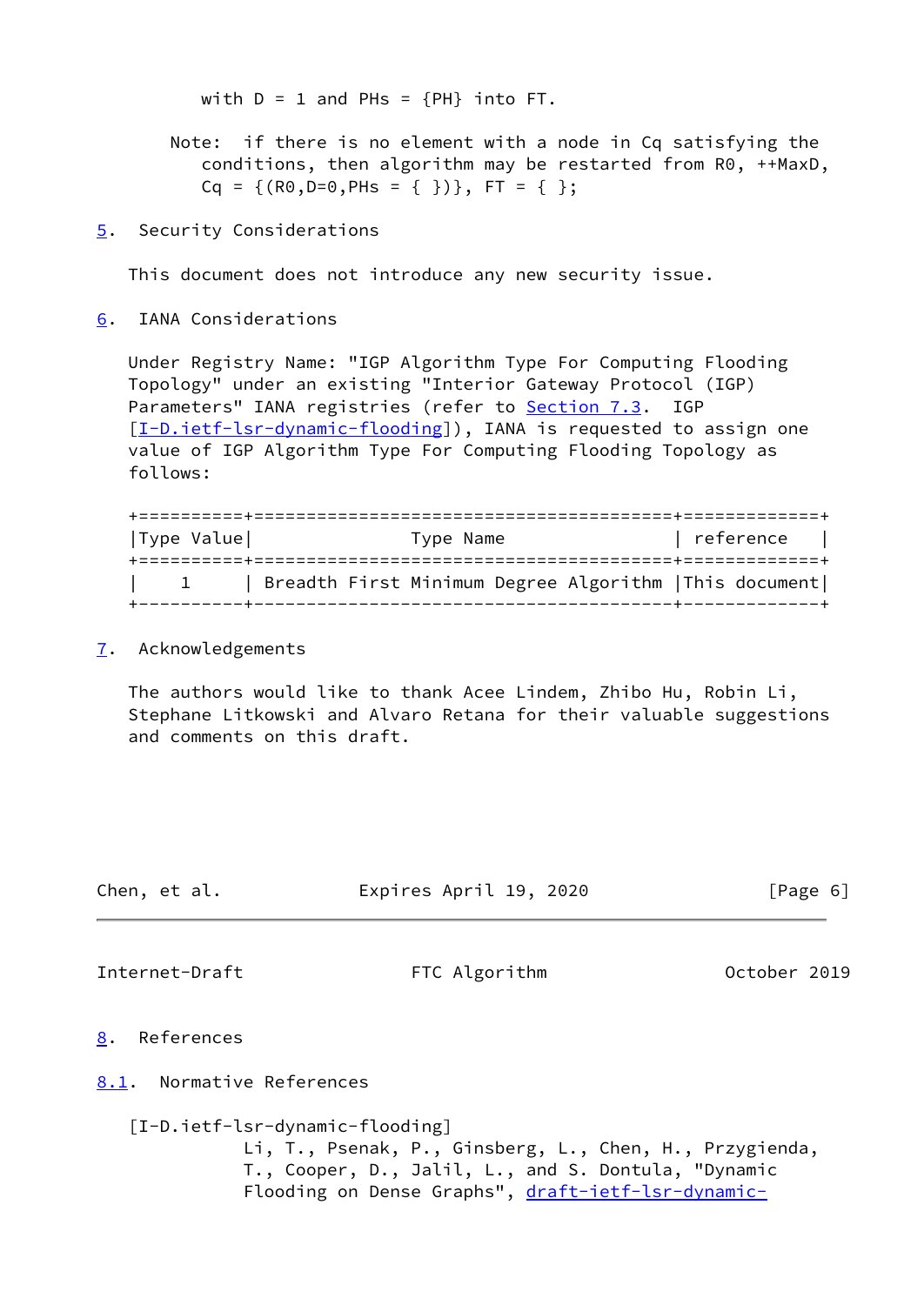[flooding-03](https://datatracker.ietf.org/doc/pdf/draft-ietf-lsr-dynamic-flooding-03) (work in progress), June 2019.

- [RFC1195] Callon, R., "Use of OSI IS-IS for routing in TCP/IP and dual environments", [RFC 1195,](https://datatracker.ietf.org/doc/pdf/rfc1195) DOI 10.17487/RFC1195, December 1990, <<https://www.rfc-editor.org/info/rfc1195>>.
- [RFC2119] Bradner, S., "Key words for use in RFCs to Indicate Requirement Levels", [BCP 14](https://datatracker.ietf.org/doc/pdf/bcp14), [RFC 2119](https://datatracker.ietf.org/doc/pdf/rfc2119), DOI 10.17487/RFC2119, March 1997, <[https://www.rfc-editor.org/info/rfc2119>](https://www.rfc-editor.org/info/rfc2119).
- [RFC2328] Moy, J., "OSPF Version 2", STD 54, [RFC 2328](https://datatracker.ietf.org/doc/pdf/rfc2328), DOI 10.17487/RFC2328, April 1998, <[https://www.rfc-editor.org/info/rfc2328>](https://www.rfc-editor.org/info/rfc2328).

<span id="page-7-0"></span>[8.2](#page-7-0). Informative References

- [I-D.ietf-rtgwg-spf-uloop-pb-statement] Litkowski, S., Decraene, B., and M. Horneffer, "Link State protocols SPF trigger and delay algorithm impact on IGP micro-loops", [draft-ietf-rtgwg-spf-uloop-pb-statement-10](https://datatracker.ietf.org/doc/pdf/draft-ietf-rtgwg-spf-uloop-pb-statement-10) (work in progress), January 2019.
- [RFC8126] Cotton, M., Leiba, B., and T. Narten, "Guidelines for Writing an IANA Considerations Section in RFCs", [BCP 26](https://datatracker.ietf.org/doc/pdf/bcp26), [RFC 8126,](https://datatracker.ietf.org/doc/pdf/rfc8126) DOI 10.17487/RFC8126, June 2017, <[https://www.rfc-editor.org/info/rfc8126>](https://www.rfc-editor.org/info/rfc8126).

<span id="page-7-1"></span>[Appendix A.](#page-7-1) FT Computation Details through Example

 This section presents the details on FT computation by the algorithm through an example. The detailed procedure of computing a FT for a network of five nodes with full mess connections is illustrated. Suppose that the network has five nodes R0, R1, R2, R3 and R4; R0's ID < R1's ID < R2's ID < R3's ID < R4's ID. The algorithm starts with Cq =  $\{(R0, D=0, PH=\{\})\}$ , FT =  $\{\}$ , MaxD = 3.

Chen, et al. **Expires April 19, 2020** [Page 7]

Internet-Draft FTC Algorithm October 2019

0. // remove the first element containing root R0 from Cq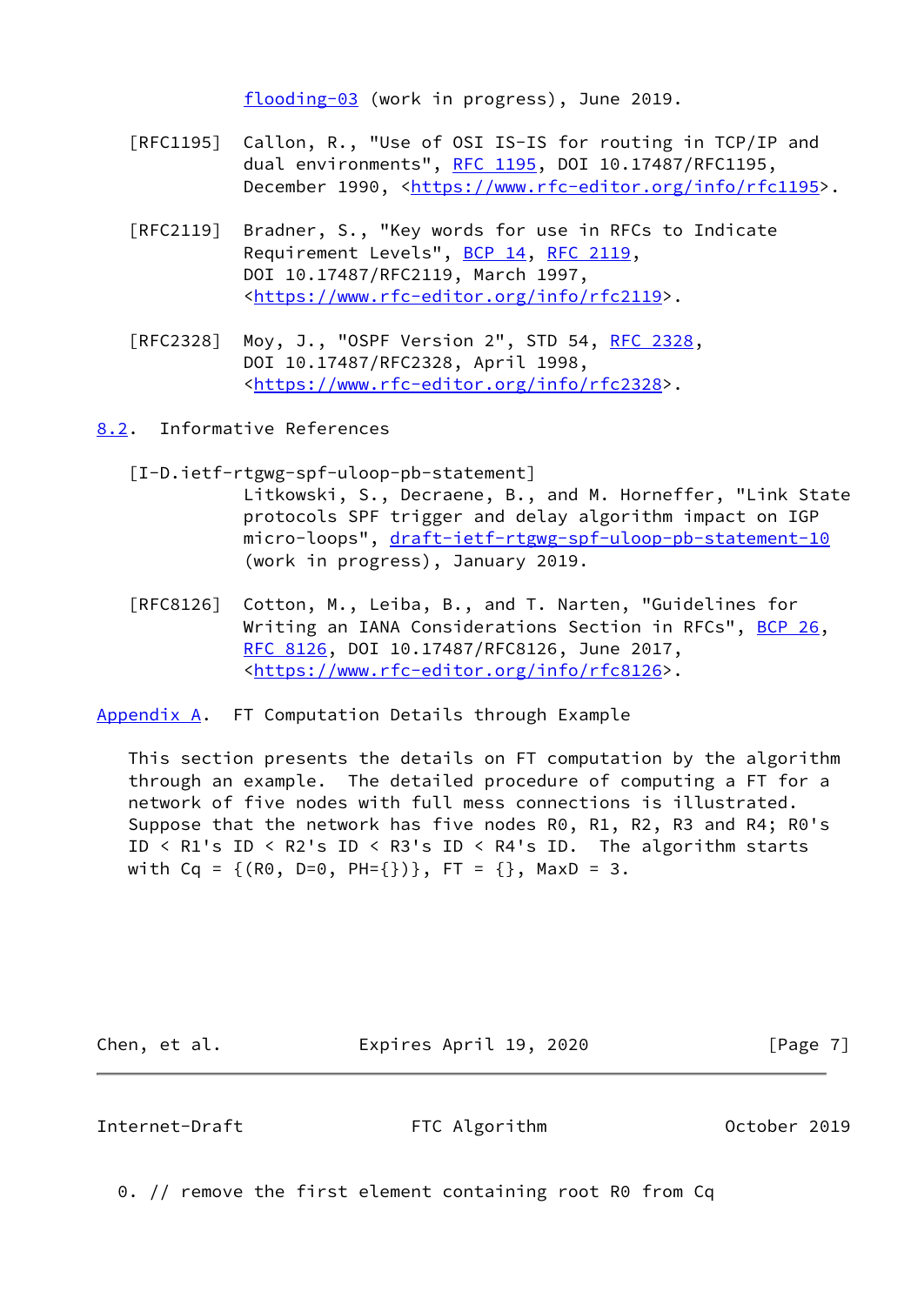Cq = { }; // add the element into FT FT = { (R0,D=0,PHs={ }) }; // root R0 on FT // for each Ri connected to R0 (not in Cq), add it to the end of Cq Cq = { (R1,D=0,PHs={R0}), (R2,D=0,PHs={R0}), (R3,D=0,PHs={R0}), ^^^^^^^^^^^^^^^^^ (R4,D=0,PHs={R0}) }



 1. //remove first element (R1,D=0,PHs={R0}) from Cq, R0's D=0 < MaxD  $Cq = \{ (R2,0,\{R0\}), (R3,0,\{R0\}), (R4,0,\{R0\}) \};$  // add (R1,1,{R0}) into FT, increase PH R0's D by one FT = {  $(R0,1, { }$ }),  $(R1,1, { }R0)$ } }; // Link R1--R0 on FT ^^^ ^^^^^^^^^^^^

 // for Ri connected to R1 (in Cq) not on FT, append R1 to Ri's PHs  $Cq = \{ (R2,0, \{R0,R1\}), (R3,0, \{R0,R1\}), (R4,0, \{R0,R1\}) \}.$ 



Chen, et al. **Expires April 19, 2020** [Page 8]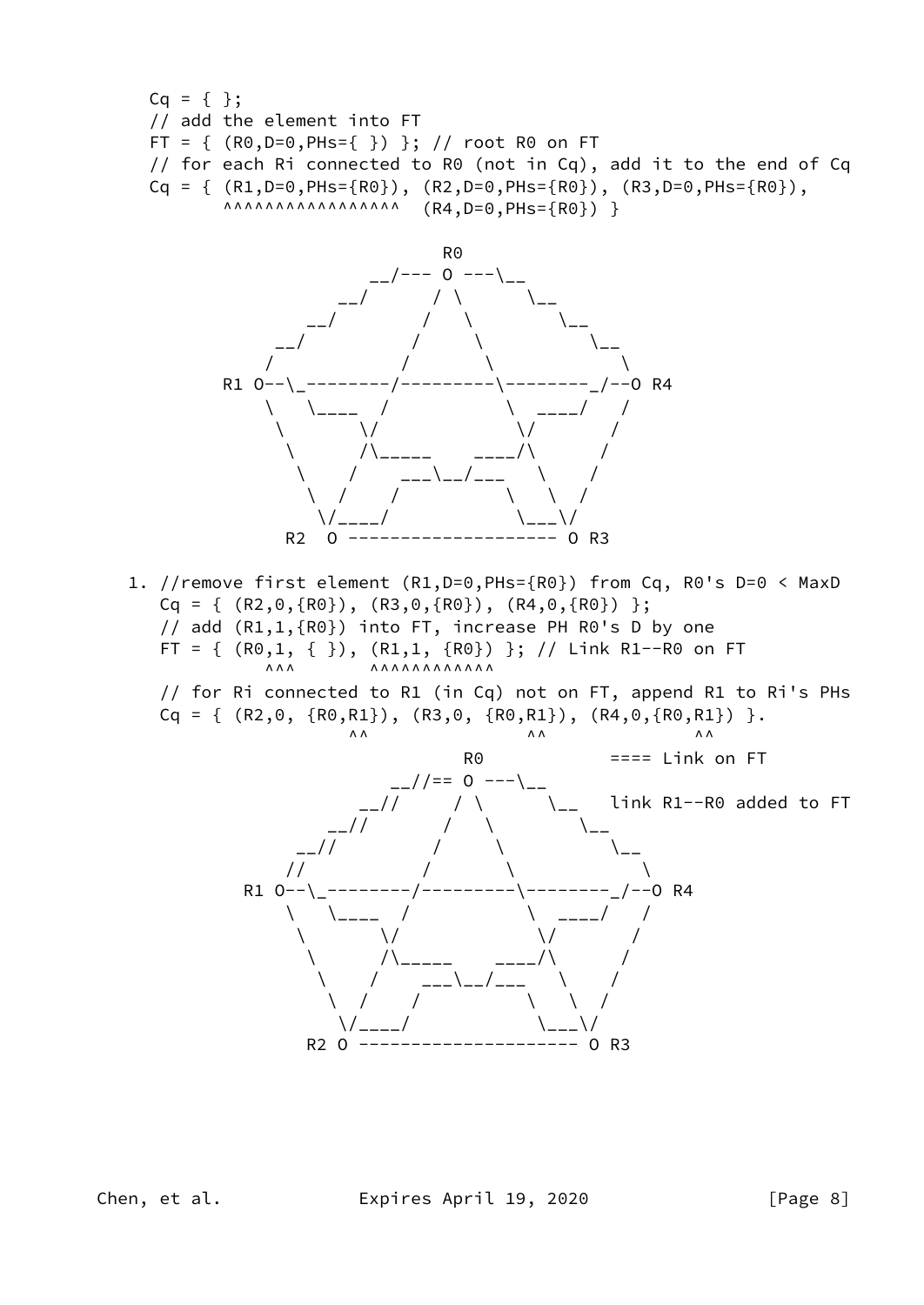## Internet-Draft FTC Algorithm October 2019

2. // remove the first element  $(R2,0, \{R0,R1\})$  from Cq, R0's D=1 < MaxD  $Cq = \{ (R3, 0, \{R0, R1\}), (R4, 0, \{R0, R1\}) \}$  // add (R2,1,{R0}) into FT, increase R0's D by one FT = {  $(R0,2,\{\})$ ,  $(R1,1,\{R0\})$ ,  $(R2,1,\{R0\})$  } //Link R2--R0 on FT ^^^ ^^^^^^^^^^^ // for Ri connected to R2 (in Cq) not on FT, append R2 to Ri's PHs  $Cq = \{ (R3,0, \{R0,R1,R2\}), (R4,0,\{R0,R1,R2\}) \}$  $\begin{array}{ccc}\n\wedge & \wedge & \wedge & \wedge\n\end{array}$  $R<sup>0</sup>$  ==== Link on FT  $2//== 0$  ---\ link R2--R0 added to FT  $\frac{1}{2}$  //  $\frac{1}{2}$  //  $\frac{1}{2}$  $\_$ //  $\qquad$  //  $\qquad$   $\qquad$   $\qquad$   $\qquad$   $\qquad$  $\frac{1}{2}$  //  $\frac{1}{2}$  //  $\frac{1}{2}$  //  $\frac{1}{2}$ 

R1 O--\\_-------//---------\--------\_/--0 R4  $\qquad \qquad \backslash \qquad \qquad \backslash \qquad \qquad \backslash \qquad \qquad \backslash \qquad \qquad \backslash \qquad \qquad \backslash \qquad \qquad \backslash \qquad \qquad \backslash$  $\setminus$   $\setminus$  /  $\setminus$  /  $\setminus$  /

 $\setminus$  // $\setminus$  \_\_\_\_\_ \_\_\_/ $\setminus$  /  $\setminus$  //  $\_\_-\setminus\_\_$  $\setminus$  // /  $\setminus$  /  $\setminus$  $\setminus$  /\_\_\_\_/  $\setminus$   $\setminus$   $\setminus$   $\setminus$   $\setminus$  /\_\_\_  $\setminus$  / R2 O --------------------- O R3 3. //remove the 1st element (R3,0,{R0,R1,R2}) from Cq, R0's D=2 < MaxD  $Cq = \{ (R4, 0, {R0, R1, R2}) \}$  // add (R3,1,{R0}) into FT, increase R0's D by one FT = {  $(R0,3,\{\})$ ,  $(R1,1,\{R0\})$ ,  $(R2,1,\{R0\})$ ,  $(R3,1,\{R0\})$  } ^^^ ^^^^^^^^^^^

 // for Ri connected to R3 (in Cq) not on FT, append R3 to Ri's PHs  $Cq = \{ (R4, 0, \{R0, R1, R2, R3\}) \}.$ 

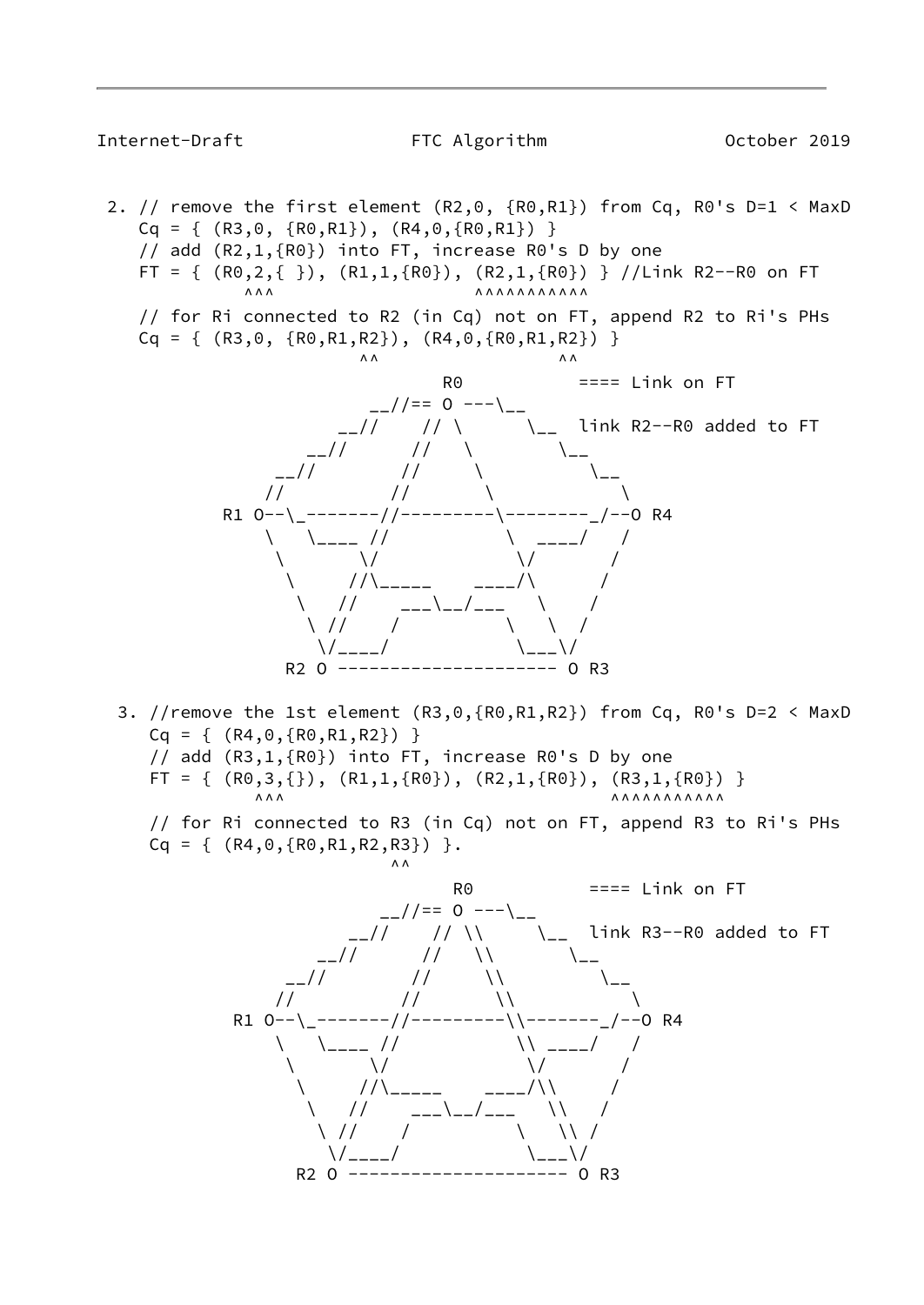Internet-Draft FTC Algorithm October 2019

[4](#page-4-0). //remove the 1st element  $(R4,0,\{R0,R1,R2,R3\})$  from Cq,R1's D=1 < MaxD  $Cq = \{ \}$ 

// add (R4,1,{R1}) into FT, increase R1's D by one

FT = {(R0,3,{}), (R1,2,{R0}), (R2,1,{R0}), (R3,1,{R0}), (R4,1,{R1})}

 $\begin{array}{ccccc}\n\wedge\wedge\wedge&\wedge&\wedge\\ \wedge&\wedge&\wedge\end{array}$  R0 ==== Link on FT  $\frac{1}{2}$  //== 0 --- $\frac{1}{2}$ \_\_// // \\ \\_\_ link R4--R1 added to FT  $\frac{1}{2}$  //  $\frac{1}{2}$  //  $\frac{1}{2}$  //  $\frac{1}{2}$  $\frac{1}{2}$  //  $\frac{1}{2}$  //  $\frac{1}{2}$  $\frac{1}{2}$  //  $\frac{1}{2}$  //  $\frac{1}{2}$  R1 O==\\_=======//=========\\=======\_/==O R4  $\setminus$   $\setminus$   $\setminus$   $\setminus$   $\setminus$   $\setminus$   $\setminus$   $\setminus$   $\setminus$   $\setminus$   $\setminus$   $\setminus$   $\setminus$   $\setminus$   $\setminus$   $\setminus$  $\setminus$   $\setminus$  /  $\setminus$  /  $\setminus$  /  $\setminus$  // $\setminus$  \_\_\_\_\_ \_\_\_/ $\setminus$  /  $\setminus$  //  $_{---}\setminus_{---}/_{---}$   $\setminus$  /  $\setminus$  // /  $\setminus$  //  $\setminus$  $\setminus$ /\_\_\_\_/  $\setminus$ R2 O --------------------- O R3

 All nodes are on FT now. In the following, for each node on FT whose D = 1 (from minimum to maximum ID), link L attached to it and not on FT is found such that L's remote node has minimum D and ID. L is added into FT.

 5. // On FT, get node R2 with smallest ID whose D=1  $FT = \{ (R0,3,\{\})$ , $(R1,2,\{R0\})$ , $(R2,1,\{R0\})$ , $(R3,1,\{R0\})$ , $(R4,1,\{R1\})$ // Add link  $R2--R3$  to  $FT$ , ^^^^^^^^^^^^^^ // where R2--R3 is not on FT, R3's D=1 is minimum first and then // R3's ID is minimum (R3 and R4 tie for D), R2's D++ and R3's D++  $FT = \{ (R0,3,\{\})$ , $(R1,2,\{R0\})$ , $(R2,2,\{R0,R3\})$ , $(R3,2,\{R0\})$ , $(R4,1,\{R1\})$  ^^^ ^^ ^^^ R0 ==== Link on FT  $\frac{1}{2}$  //== 0 --- $\backslash$  $_{--}//$   $_{-}//$   $_{\wedge}$   $_{\wedge}$  link R2--R3 added to FT  $\frac{1}{2}$  //  $\frac{1}{2}$  //  $\frac{1}{2}$  //  $\frac{1}{2}$  $\frac{1}{2}$  //  $\frac{1}{2}$  //  $\frac{1}{2}$  //  $\frac{1}{2}$  $\frac{1}{2}$  //  $\frac{1}{2}$  //  $\frac{1}{2}$  //

R1 O==\ =======//=========\\======== /==0 R4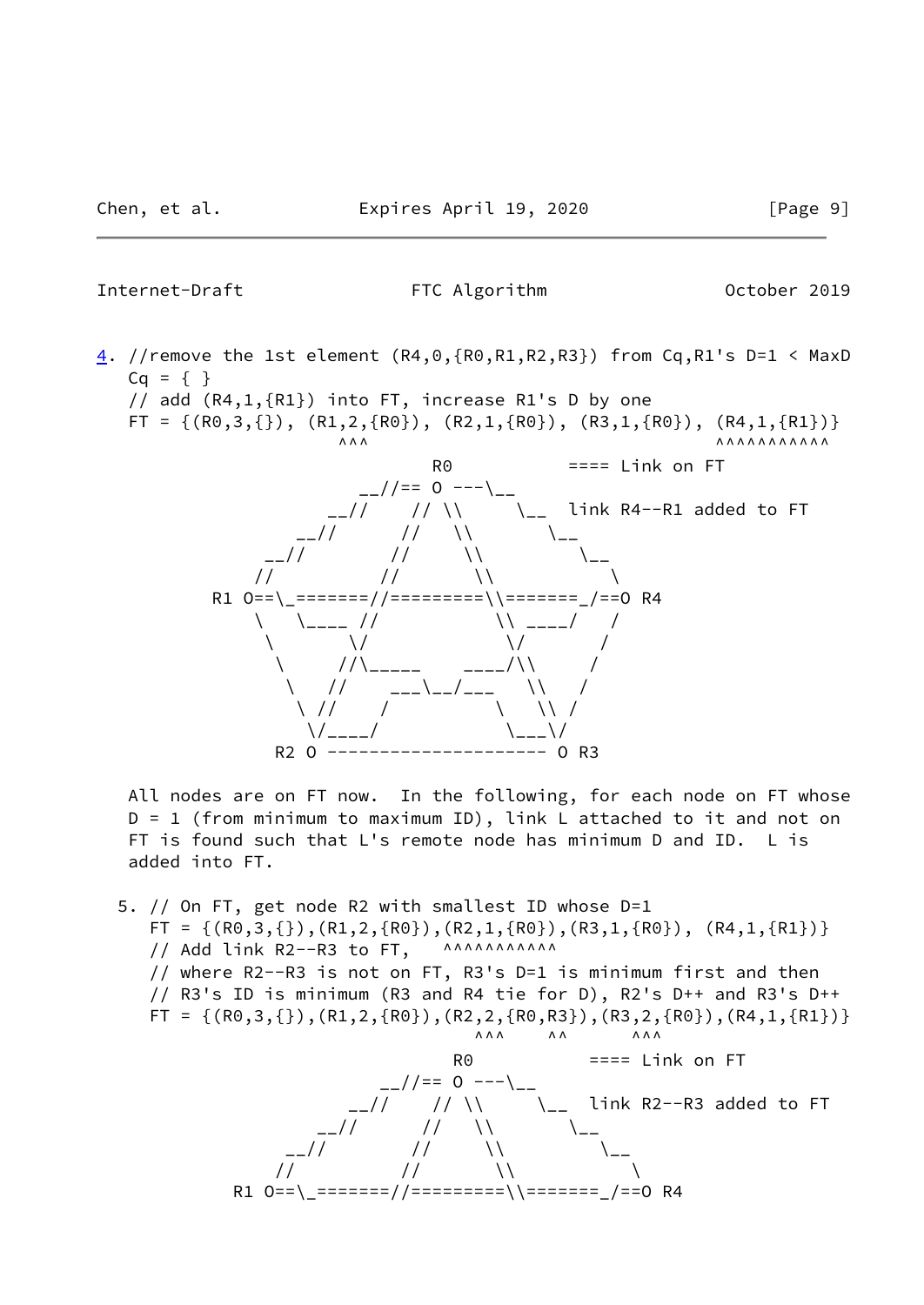

Chen, et al. **Expires April 19, 2020** [Page 10]

## <span id="page-11-0"></span>Internet-Draft FTC Algorithm Cotober 2019

 $6.$  $6.$  // On FT, get node R4 with smallest ID whose D=1  $FT = \{(R0,3,\{\})$ , $(R1,2,\{R0\})$ , $(R2,2,\{R0,R3\})$ , $(R3,2,\{R0\})$ , $(R4,1,\{R1\})$ // Add link R4--R2 to FT, where  $\overline{a}$  and  $\overline{a}$  and  $\overline{a}$  // R4--R2 is not on FT, R2's D=2 is minimum first and then R2's ID is // minimum (R2 and R3 tie for D), increase R2's D and R4's D by one  $FT = \{(R0,3,\{\})$ , $(R1,2,\{R0\})$ , $(R2,3,\{R0,R3\})$ , $(R3,2,\{R0\})$ , $(R4,2,\{R1,R2\})$  ^^^ ^^^ ^^ R0 ==== Link on FT  $\frac{1}{2}$  //== 0 --- $\frac{1}{2}$ \_\_// // \\ \\_\_ link R4--R2 added to FT  $\frac{1}{2}$  //  $\frac{1}{2}$  //  $\frac{1}{2}$  //  $\frac{1}{2}$  $\frac{1}{2}$  //  $\frac{1}{2}$  //  $\frac{1}{2}$  $\frac{1}{2}$  //  $\frac{1}{2}$  //  $\frac{1}{2}$  R1 O==\\_=======//=========\\=======//==O R4  $\setminus$   $\setminus$   $\setminus$   $\setminus$   $\setminus$   $\setminus$   $\setminus$   $\setminus$   $\setminus$   $\setminus$   $\setminus$   $\setminus$   $\setminus$   $\setminus$   $\setminus$   $\setminus$   $\setminus$  $\setminus$   $\setminus$  //  $\setminus$  //  $\setminus$  /  $\setminus$  // $\setminus$  \_\_\_\_\_ \_\_\_// $\setminus$  /  $\setminus$  //  $_{---}\setminus_{---}//_{---}$  \\ /  $\setminus$  //  $\setminus$  //  $\setminus$   $\setminus$  //  $\setminus$  /  $\_$  //  $\setminus$   $\setminus$   $\_$   $\setminus$  /  $\_$   $\setminus$ R2 O ==//================= O R3

FT is computed, which has Degree of 3 and Diameter of 2.

Authors' Addresses

 Huaimo Chen Futurewei Boston USA

Email: huaimo.chen@futurewei.com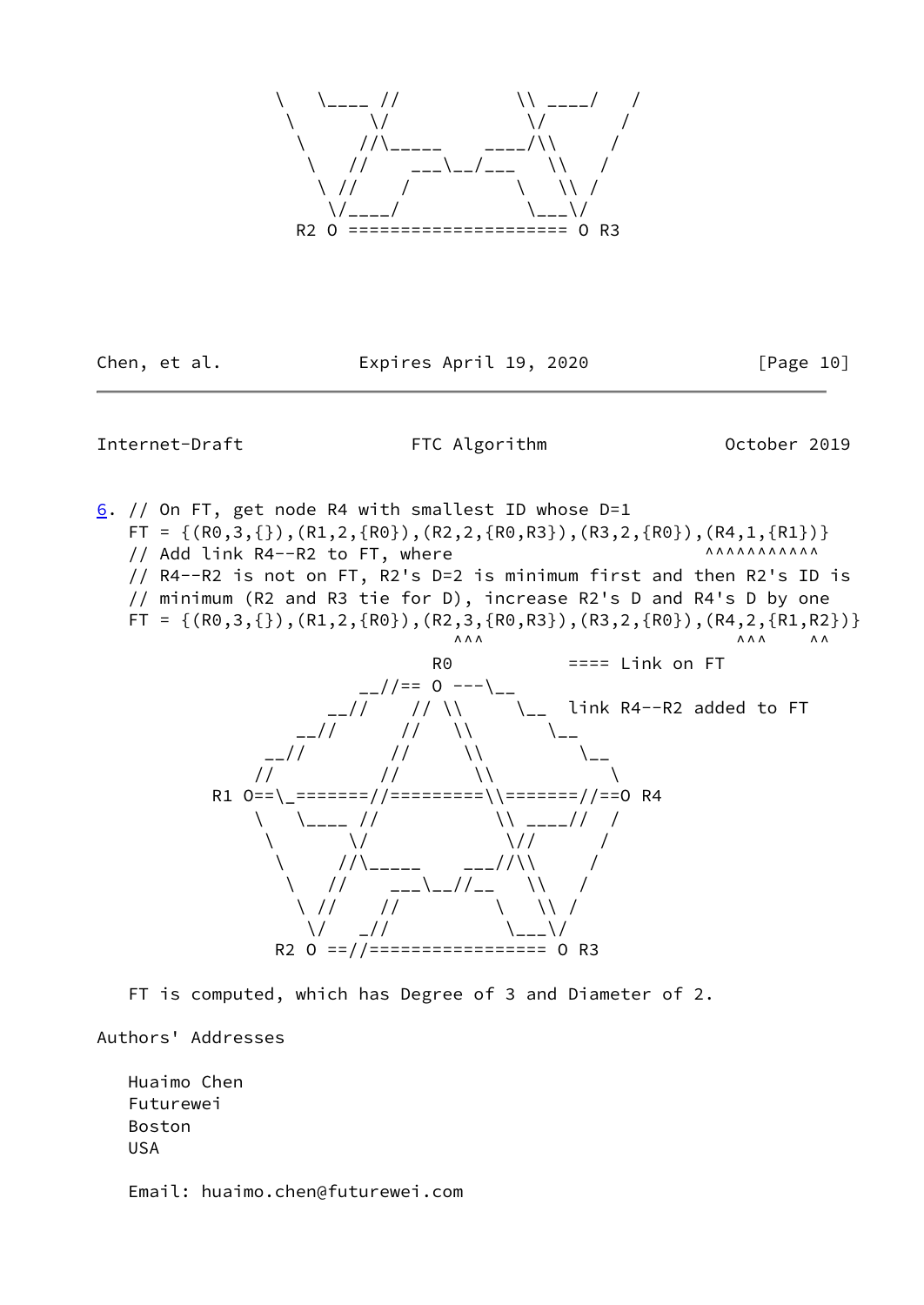| Dean Cheng<br>Individual<br>Santa Clara<br><b>USA</b>                                          |              |
|------------------------------------------------------------------------------------------------|--------------|
| Email: deanccheng@gmail.com                                                                    |              |
| Mehmet Toy<br>Verizon<br><b>USA</b>                                                            |              |
| Email: mehmet.toy@verizon.com                                                                  |              |
| Chen, et al.<br>Expires April 19, 2020                                                         | [Page $11$ ] |
| Internet-Draft<br>FTC Algorithm                                                                | October 2019 |
| Yi Yang<br>IBM<br>Cary, NC<br>United States of America<br>Email: yyietf@gmail.com              |              |
| Aijun Wang<br>China Telecom<br>Beiqijia Town, Changping District<br>Beijing<br>102209<br>China |              |
| Email: wangaj.bri@chinatelecom.cn                                                              |              |

 Xufeng Liu Volta Networks McLean, VA USA

Email: xufeng.liu.ietf@gmail.com